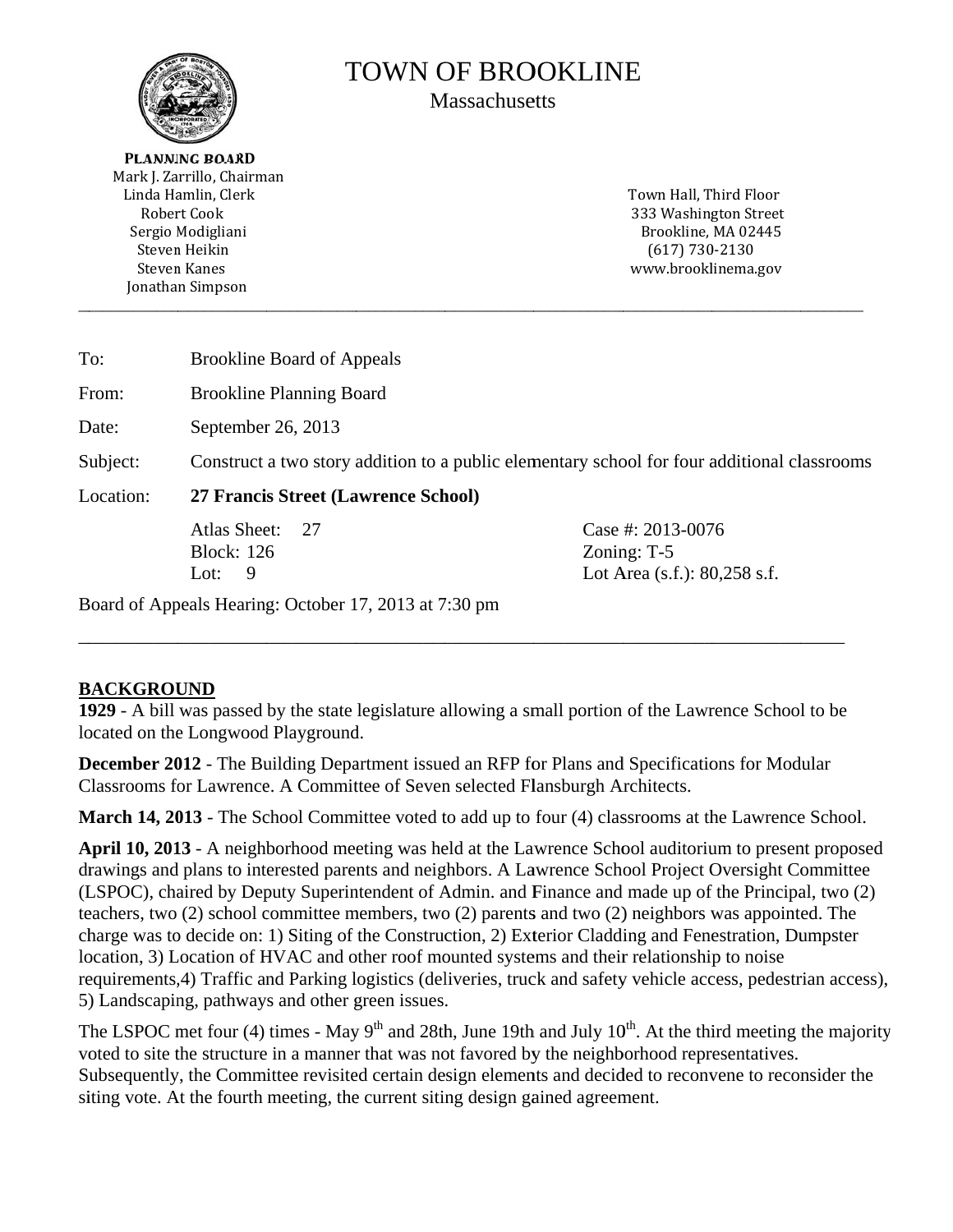## **SITE AND NEIGHBORHOOD**

27 Francis Street is the site of the Amos A. Lawrence School School, a Brookline public K-8 elementary school. The school, which abuts Longwood Park, serves the Longwood Medical neighborhood and has a capacity of 620 students. Lawrence was fully renovated in 2003-2004, with additional space added for classrooms, a library, and a cafeteria.

The current site conditions consist of the existing school parking area located on the Northeast corner of the school property. The parking area is bordered to the South by the existing 1929 Lawrence School and the 1972 addition. It consists of an upper section and a lower section; the upper section has twelve (12) standard parking spaces and one (1) handicapped parking space with an entrance drive and an exit drive from Newell Road. The parking area is buffered with an existing 12 x 6 foot landscaped area along Newell Road. The lower parking area is required for access to two existing doorways that are approximately 3 feet lower than the upper parking area. This area is accessed by a stair and ramp to the West. The lower area ramp is required to allow for deliveries to the cafeteria, access to the compactor and recycling bins for trash removal and bobcat access for snow removal.

## **APPLICANT'S PROPOSAL**

The applicant's proposal consists of a new two-story pre-manufactured 5,892 s.f. addition with two classrooms on each floor and a two-story glass connector linking it to the main part of the school. The additional space will address overcrowding and allow new growth at the school and will accommodate approximately 66 new students. The school currently has 660 students. The new classroom building will be wrapped with a brick façade that matches the color, size and banding of the 1972 addition. The sloped hip roof will complement the existing hip roofs of both the 1929 and 1972 structures. The addition is sited to allow for the maximum distances from the abutters on Newell Road. The glass entries separating the new classroom building and the existing 1972 addition creates a new entry point at the rear of the building and allows light into the new lobby. The new classroom building façade takes its cues from the 1972 building façade and ties in with the house styles on Newell Road and the surrounding neighborhood.

A landscaped buffer is proposed to provide screening for residents abutting both the new classroom building and the new access drive. There will be a 2000 s.f. landscaped buffer on the north and east elevations of the new classroom building and a 10' x 90' landscaped buffer along the east property line. The new access drive allows for truck deliveries to the school and for trash removal. The existing compactor will be relocated to the southern end of the access drive and fully enclosed by opaque fencing and a 6 foot high gate.

#### **FINDINGS**

**Section 5.08.2 - Exceptions to Dimensional Requirements for Uses 9 & 10 Sec. 5.43 Exceptions to Yard and Setback Requirements Sec. 5.50 Front Yard Requirements** 

|                           | <b>Required</b> | <b>Proposed</b> | <b>Finding</b>  |
|---------------------------|-----------------|-----------------|-----------------|
| <b>Front Yard Setback</b> | 25'             | 18.5'           | Special Permit* |

*\*Under Sec. 5.08.2, the Board of Appeals, by special permit, may modify dimensional requirements for non-profit educational.*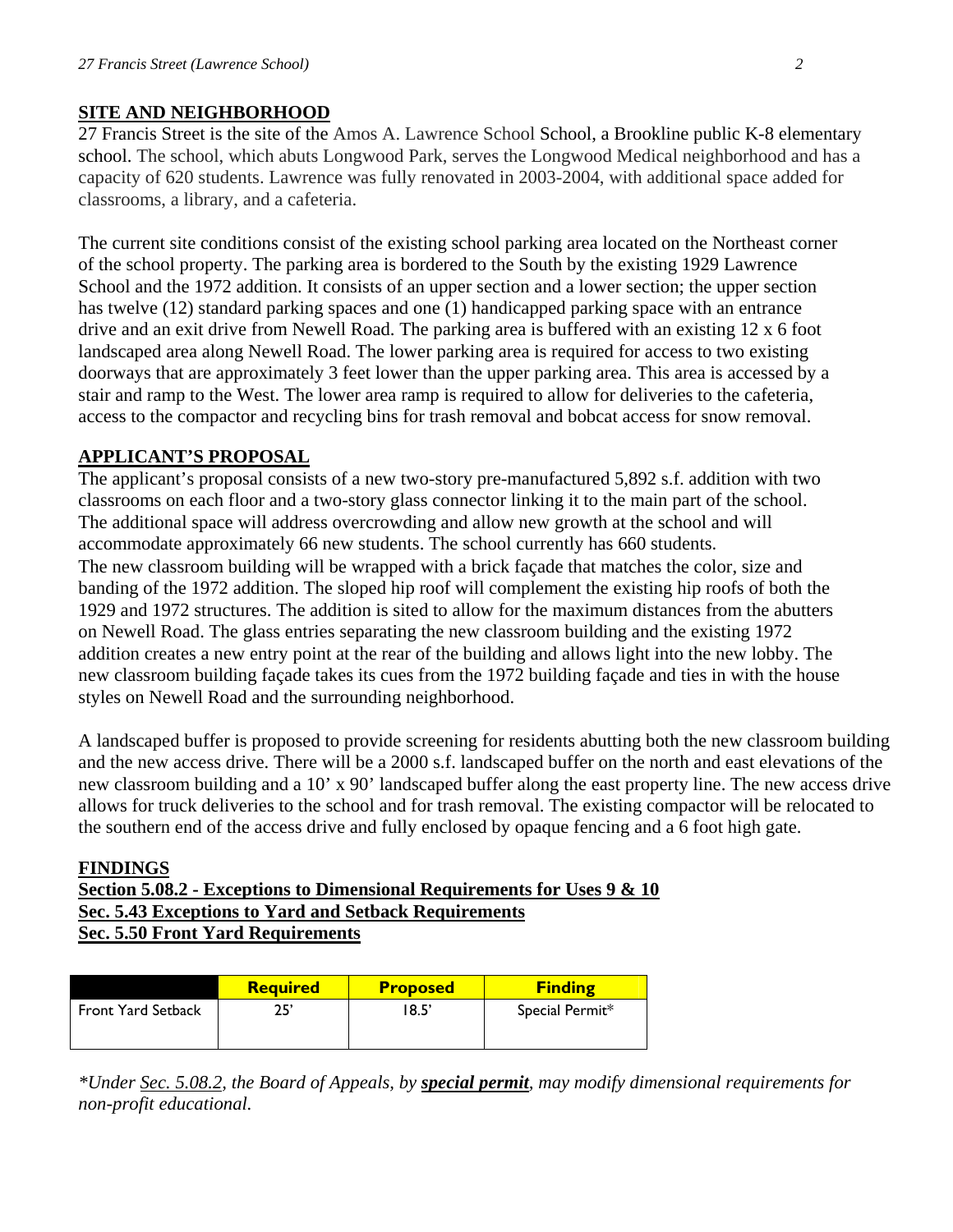*\*Under Sec. 5.43, the Board of Appeals, by special permit, may modify dimensional requirements if counterbalancing amenities are provided.* 

# **Sec. 6.02, Paragraph 1; Table of Off-Street Parking Requirements Sec. 6.02.4.a&c General Regulations Applying to Off-Street Parking Facilities**

|         | <b>Required</b> | <b>Existing</b> | <b>Proposed</b> | <b>Finding</b>  |
|---------|-----------------|-----------------|-----------------|-----------------|
| Parking | 4 addtl.        | ر ،             |                 | Special Permit* |

*\*Under Sec. 6.02.4c, the Board of Appeals, by special permit, may modify parking requirements for nonprofit educational uses to allow reasonable development in harmony with other uses permitted and as regulated in the vicinity. The school currently has an on-street sticker parking program and this will be expanded to meet the needs of employee parking. Approximately six new staff will be added to the current 104 staff members.* 

## **Sec. 8.02.2 Alteration and Extension**

A **special permit** is required to allow an alteration or extension of a non-conforming structure.

## **PLANNING BOARD COMMENTS:**

The Planning Board supports this application for four new classrooms at the Lawrence School; it will allow Brookline to meet the needs of its expanding school population and to address current overcrowding in the school. Many public meetings were held to discuss design issues and address neighbors' concerns. Changes were made to the design and landscape buffering was added to screen the addition from the Newell Road abutters.

Although the school will lose 13 parking spaces, the Lawrence School has for years had an on-street parking sticker programs for teachers, which has been very successful. Additional parking stickers will be issued to accommodate those losing their spaces on the school grounds and the hiring of approximately six new staff members. A transportation demand management program should be implemented to encourage use of carpools and public transportation.

The benefits of this addition are great as it will allow neighborhood children to attend a school close to home and provide a new modern physical environment for the four classrooms. The Planning Board also found that the project is in general harmony with other uses permitted and regulated in the vicinity and meets the special permit requirements under Section 9.05 as follows:

- the site is appropriate because a public school should be located in the neighborhood of the children it will serve, and a lengthy public process was undertaken to choose a design with the least impact on the neighborhood;
- the use will not adversely affect the neighborhood; to the contrary, it will benefit the neighborhood by providing a modern new classroom wing;